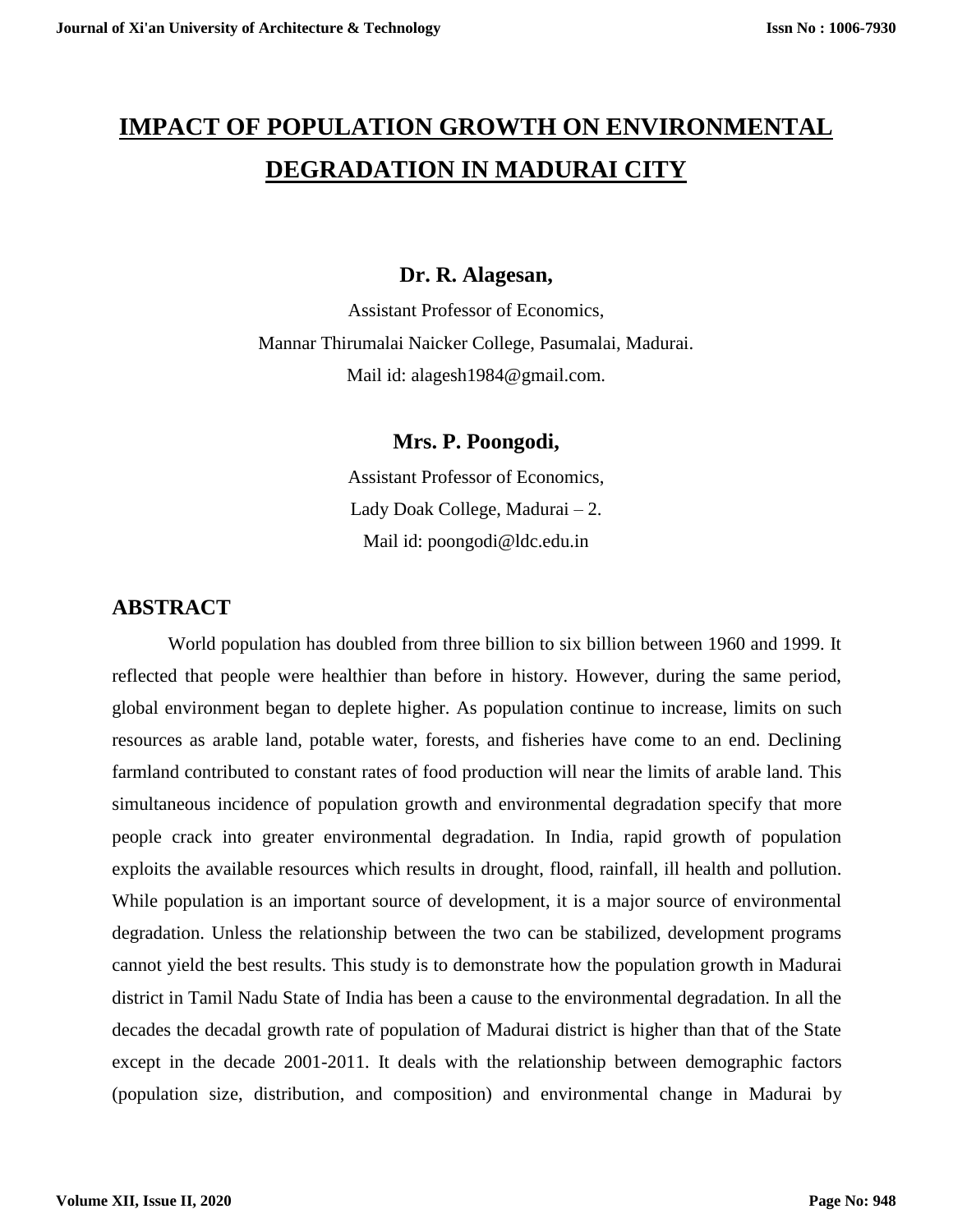investigating complex relationship of demographic and development indicators like population growth, urbanisation, industrialisation and land use pattern.

#### **Key words: Madurai, Population, Environment.**

### **Introduction:**

India is the second largest populated country in the world. The population is considered as an important source of development. Economic development of a nation leads to over usage of available resources which results in drought, flood, ill health and pollution. Higher population results that major agricultural lands are changed into real estate and industrial estate. This leads to environmental degradation. For the welfare of state, Economic development and environmental degradation can be stabilised. The present study is to examine the impact of demographic factors on environment of Madurai District, Tamil Nadu.

## **Objectives:**

The objective of the present study is

- to know the trend of population growth in Madurai
- to find out the impact of population growth on natural environment
- to analyse the effect of industrialisation on environment

# **Methodology**

The present study is deals with the impact of population pressure on environment with special reference to land, water, and forest. The prime focus of the study is that higher population impact on the environment. The data used for the study is collected from the secondary source like Census 2011, Madurai District Profile 2016-17(available at website as on 13.02.2020) and Madurai Corporation website.

### **Results and Discussion**

The environmental impact is examined by the factors like population growth, density, forest cover, factories, etc.,

This section deals with the first objective of the study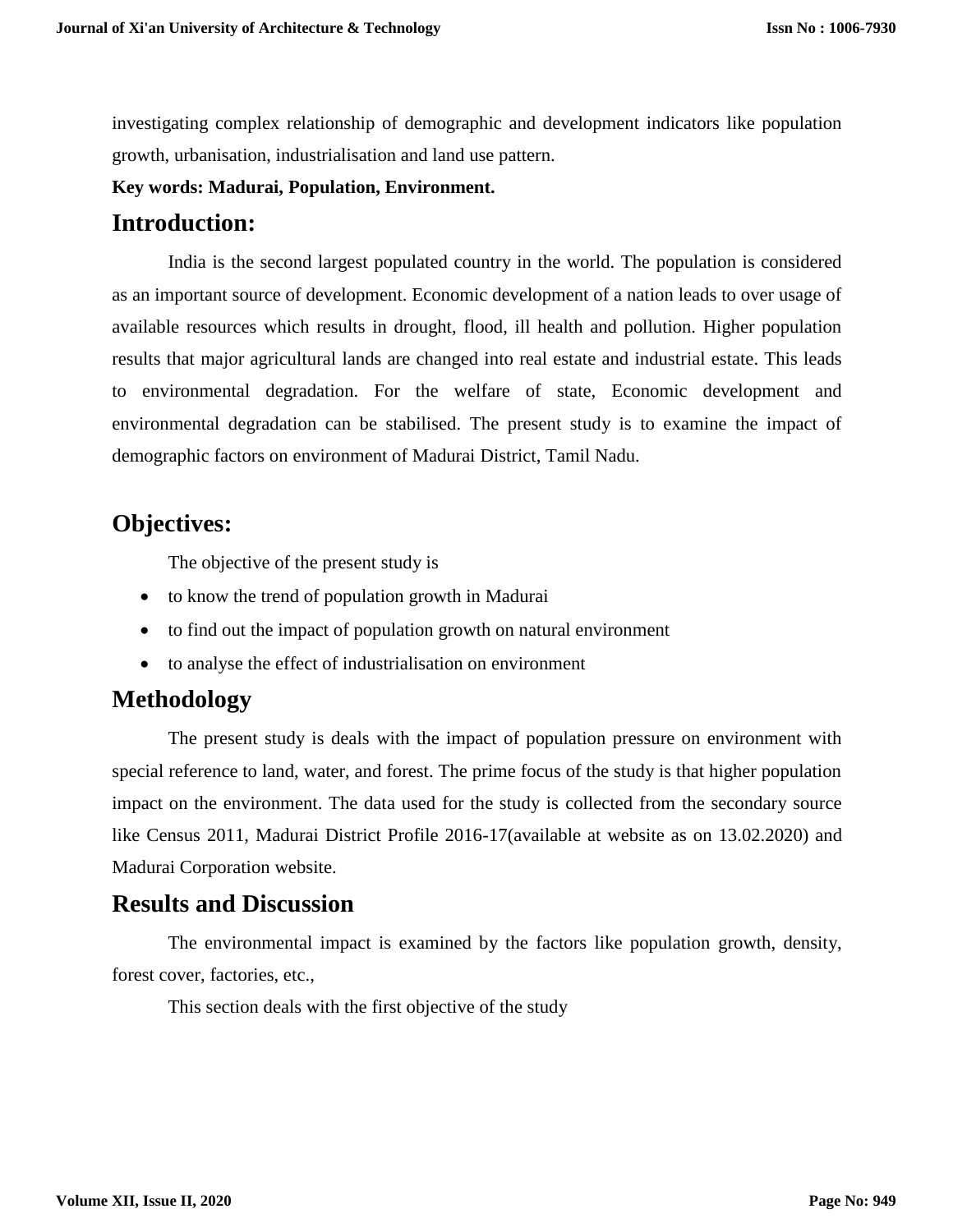#### **Population Growth in Madurai:**

Population is the major determinant for our economic growth. The Government is also giving importance to education and health to develop the human resource as a capital for the growth of the Indian economy. It is an important factor to determine the environmental degradation of a country. Density of population is calculated as the number of persons per sq. km. The following factors have to be taken to examine the impact of population on environment.

### **Table 1: Decennial Growth rate of population in Madurai**

Here growth rate is explained as the table given below.

| <b>Census</b> year | population | Decennial growth rate                  |  |  |
|--------------------|------------|----------------------------------------|--|--|
|                    |            | (% of variation since previous census) |  |  |
| 1961-1971          | 1730047    | 25.49                                  |  |  |
| 1971-1981          | 2042667    | 18.07                                  |  |  |
| 1981-1991          | 2400339    | 17.51                                  |  |  |
| 1991-2001          | 2578201    | 7.41                                   |  |  |
| 2001-2011          | 3038252    | 17.84                                  |  |  |

Source: District statistical Handbook 2017

The Decennial growth rate of population in Madurai is decreased from 1961-71 to 2001-11. For the year 1991-2001, it was found that population growth rate is only in single digit due to family planning implementation taken by Government of India. From this table, it is clear that population growth rate is declining while number of populations is increasing.

**Table 2: Comparative analysis of Population Density in Madurai and** 

**Tamil Nadu**

|                    | <b>Tamil Nadu</b> | Madurai |
|--------------------|-------------------|---------|
| Area (in sq. Km.)  | 130060            | 3710.00 |
| Population density | 555               | 819     |

Source: District statistical Handbook 2017

The population density of Madurai District is higher than the Tamil Nadu state. Population density of Madurai District leads to water scarcity in Madurai regions. Water scarcity is one of the biggest issues not only in Madurai but also in the world.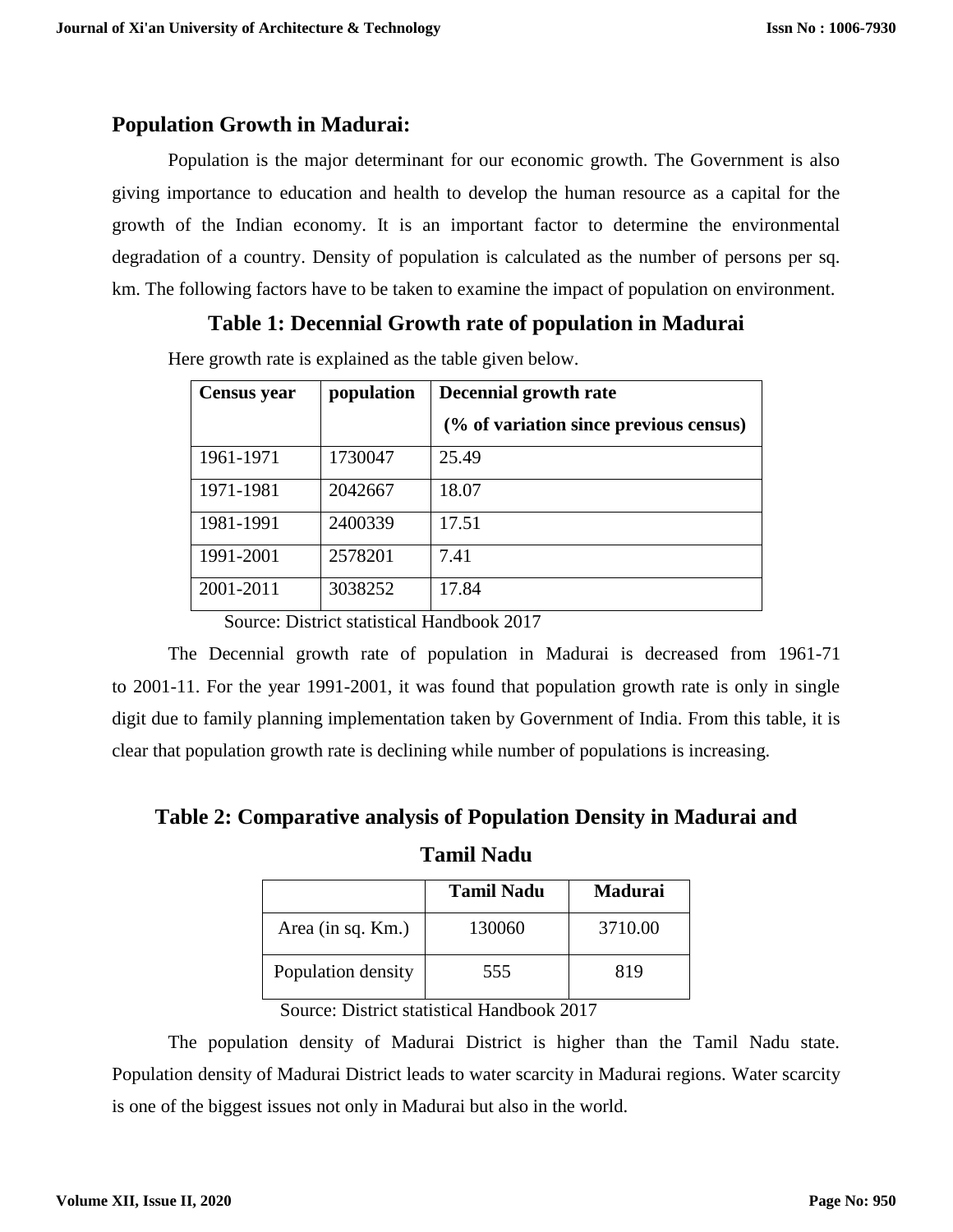| <b>Census</b> year | <b>Density of population</b> |
|--------------------|------------------------------|
| 1991               | 525                          |
| 2001               | 698                          |
| 2011               | 819                          |

**Table 3: Density of Population in Madurai**

Source: Census Report 1991, 2001 and 2011

When comparing among the three decades the population density of Madurai District is higher than previous decades. It showed that there is higher population living in Madurai that results that a greater number of real estates and apartments and higher level of pollution on environment. Density of population is not only increasing the real estate but also it affects the agricultural activity. It leads to urbanisation that will result environmental degradation.

| <b>Population</b>              | <b>Tamil Nadu</b> | Madurai   |
|--------------------------------|-------------------|-----------|
| <b>Rural</b>                   | 3,72,29,590       | 11,91,451 |
| Males                          | 1,86,79,065       | 6,01,247  |
| <b>Females</b>                 | 1,85,50,525       | 5,90,204  |
| <b>Urban</b>                   | 3,49,17,440       | 18,46,801 |
| Males                          | 1,74,58,910       | 9,25,228  |
| Females                        | 1,74,58,530       | 9,21,573  |
| <b>Urban Population</b> $(\%)$ | 48.4              | 60.78     |

**Table 4: comparative analysis of urban population in Madurai and** 

**Tamil Nadu**

Source: District statistical Handbook 2017

Compared with the other districts in Tamil Nadu, Madurai District has highest urban population. This indicates that population is interested to live in urban area because of the facilities availed in urban area. If urban population is higher than rural, then there is a possibility of greater pollution of air, water and land. This leads to environmental depletion.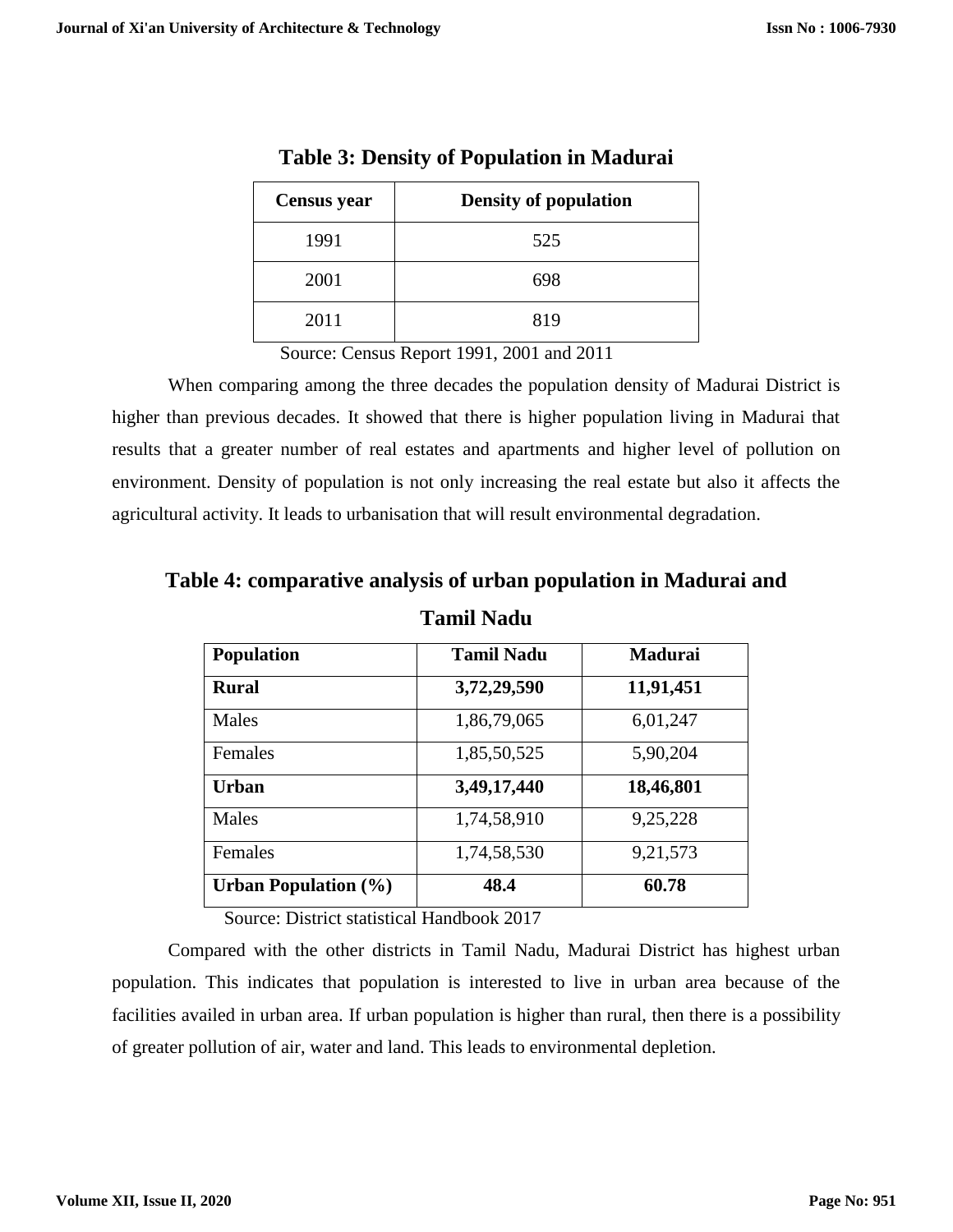| <b>Census</b> | <b>Rural</b> | Urban   |
|---------------|--------------|---------|
| 1991          | 190785       | 154215  |
| 2001          | 1134025      | 1444176 |
| 2011          | 1191451      | 1846801 |

**Table 5: Trends in Urban population in Madurai**

Source: Census Report 1991, 2001 and 2011

Compared with rural and urban, urban population is higher in all the three decades. Madurai has developed with various automobile, rubbers, chemical, hand loom textiles and granite manufacturing industries. Now software companies have opened offices in Madurai. Due to industrialisation, Urbanisation has evolved. Under Industrialisation, the industry is not the cause of production of goods but also the pollution. This adversely affects the environment.

#### **Agriculture and Rainfall in Madurai:**

India is based on agricultural sector. Most of the employment is driven by the agricultural and allied activities only. The following table is explained that the area available for agricultural and how much is irrigated in Madurai.

**Table 6: Agriculture in Madurai**

| Year    | <b>Total cultivated area</b> | Gross area irrigated |
|---------|------------------------------|----------------------|
| 2014-15 | 130298                       | 80663                |
| 2016-17 | 89250                        | 45155                |

The main reason for the decline of cultivable lands is less rainfall in the year 2015. Another reason is that people living in rural area in Madurai District is lesser than urban area. It is proved that the agricultural area is converted into real estates and industrial estates.

**Table 7 – Average Annual Rainfall in Madurai, 2013-2018**

| <b>Rainfall in mm</b> | 2013  | 2014  | 2015   | 2016  | 2017  | 2018  |
|-----------------------|-------|-------|--------|-------|-------|-------|
| Acutal                | 610.1 | 744.1 | 1002.4 | 510.2 | 904.6 | 734.1 |
| Normal                | 927.9 |       |        |       |       |       |

Source [:https://www.twadboard.tn.gov.in/content/madurai](https://www.twadboard.tn.gov.in/content/madurai)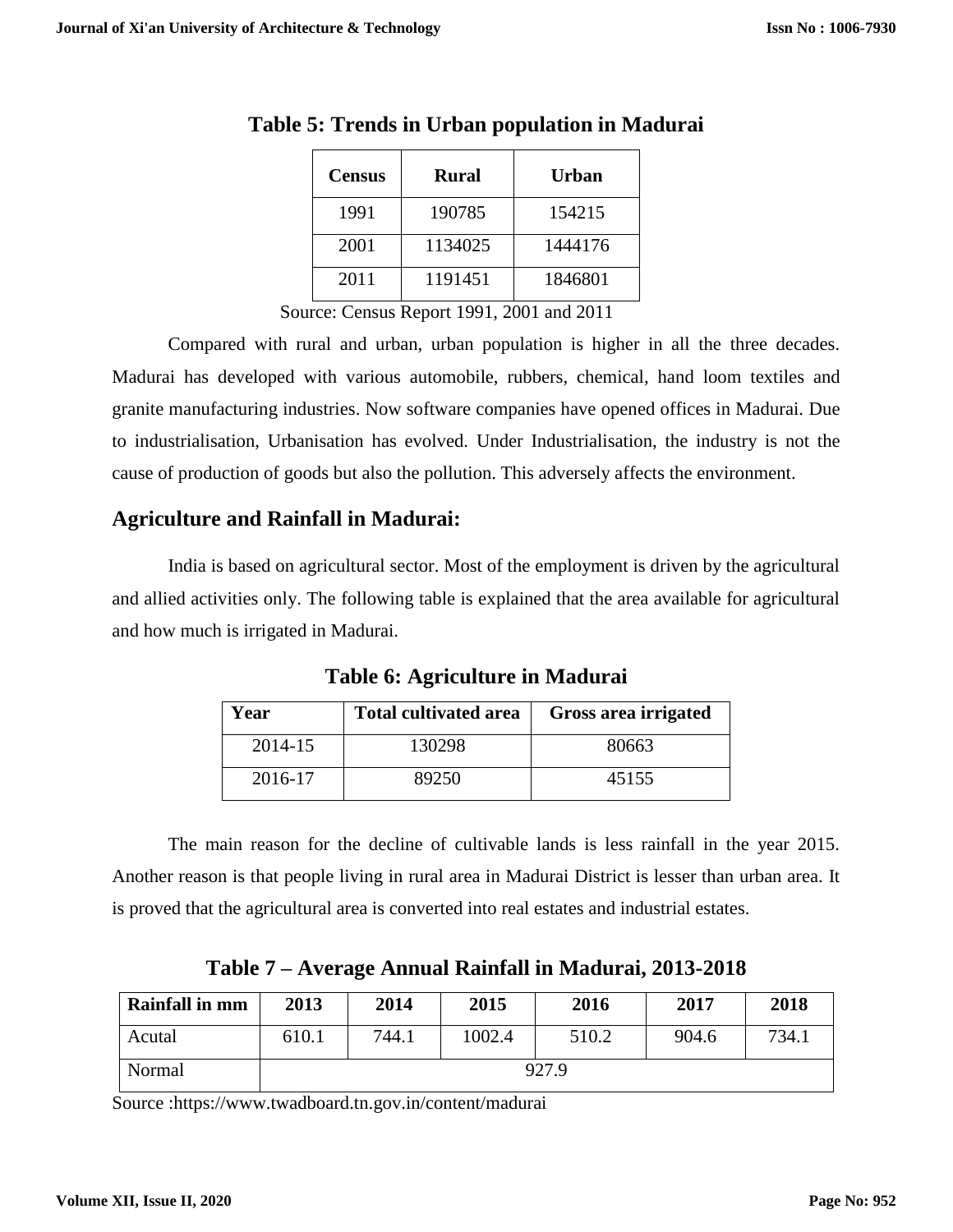When compared with normal, actual rainfall of 734.1 is less than 927.9. Agriculture is mainly depending on rainfall. The average annual rainfall for the Madurai district is about 85.76 cm. The rainfall and Forest cover area has interrelated each other. The rainfall declined due to decline in forest cover area. Increase in temperature of Madurai is due to urbanization, industrialisation and pollution due to vehicles.

#### **Forest Cover in Madurai:**

In Tamil Nadu, the forest cover area is classified into three viz., Very Dense, Moderate Dense and Open Forest. The comparison situation of forest cover in Madurai under different heads are explained with the help of following table.

| Year | <b>Very Dense Forest</b> | <b>Moderate Forest</b> | <b>Open Forest</b> | Total |
|------|--------------------------|------------------------|--------------------|-------|
| 2001 | 276                      |                        | 238                | 514   |
|      |                          |                        |                    |       |
| 2003 | 31                       | 197                    | 303                | 531   |
| 2005 | 31                       | 196                    | 317                | 544   |
| 2007 | 23                       | 291                    | 254                | 568   |
| 2011 | 23                       | 293                    | 271                | 587   |
| 2013 | 23                       | 291                    | 288                | 602   |
| 2015 | 31                       | 279                    | 464                | 774   |
| 2017 | 40                       | 231                    | 290                | 561   |
| 2019 | 40                       | 232                    | 283                | 555   |

**Table 8: Comparative Situation of Forest Cover in Madurai, 2001-2019**

Source: various reports of forest survey of India

Except very dense forest, other two viz., moderate and open forest has decreased. The main reason for increase in forest cover are plantation and better conservation of forests and the reason for declining forest area is decline of agro forestry plantation. The forest cover area is declined because of rainfall decline in Madurai.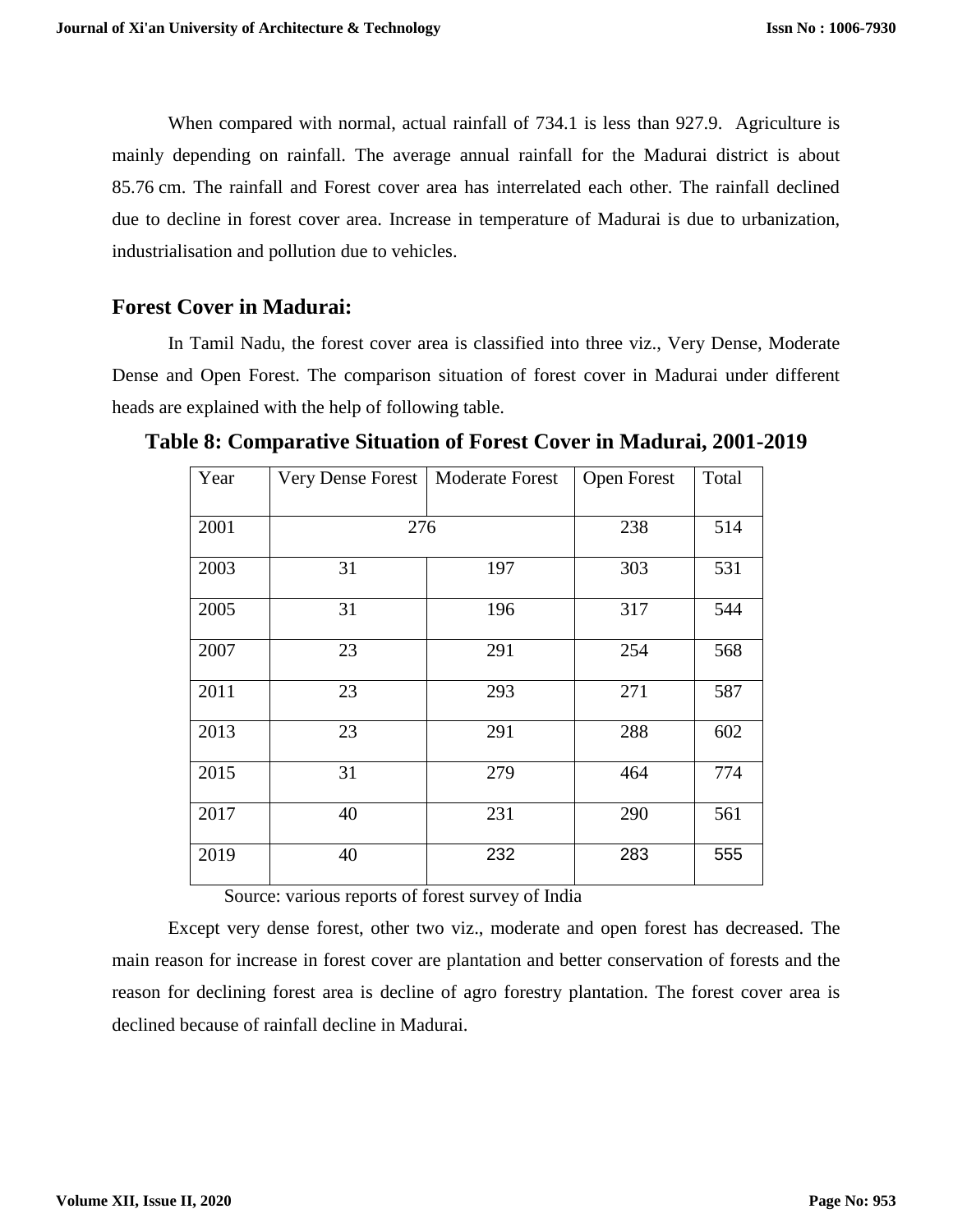# **Major Findings:**

- Number of populations is increased while Decennial growth rate of population in Madurai is decreased.
- The population density of Madurai District is leads to water scarcity.
- Higher urban population creates higher level of pollution on land, air and water.
- The various automobile, rubbers, chemical, hand loom textiles and granite manufacturing industries and software companies produce not only the goods but also the pollution also. This adversely affects the environment.
- Decline of cultivable lands is less because of rainfall in the year 2015. Another reason is that persons lived in rural area in Madurai District is lesser than urban area. It is proved that the agricultural area is converted into real estates and industrial estates.
- Increase in temperature of Madurai is due to urbanization, industrialisation and vehicle pollution.
- The main reason for increase in forest cover are agroforestry practices and better conservation of forests and the reason for declining forest area is felling of agroforestry plantation.

# **Implications:**

- By providing education and awareness to the younger population, air, water and land pollution can be controlled.
- Proper supervision is needed for the Industry to follow the strict rules which is given by the government to prevent pollution.
- Water scarcity can be solved by proper implementation of rainwater harvesting at home.
- Environmental Impact Assessment is needed for each sector to provide eco-friendly products.